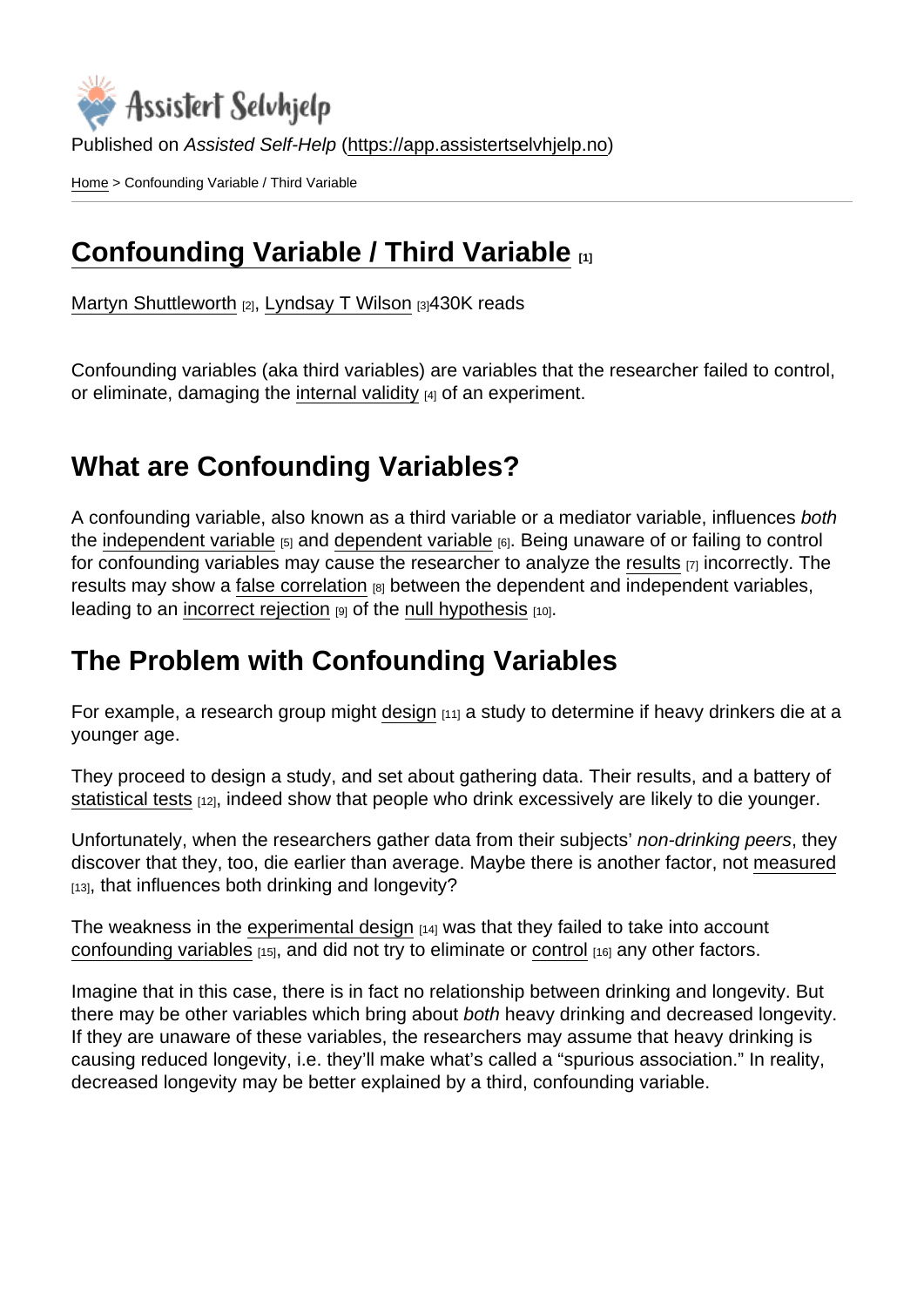

What at first looks like a causal relationship between IV and DV is ultimately spurious. The confounding variable is the hidden explanation.

For example, it is quite possible that the heaviest drinkers hailed from a different background or social group. This group might be, for unrelated reasons, shorter lived than other groups. Heavy drinkers may be more likely to smoke, or eat junk food, all of which could be factors in reducing longevity. In any case, it is the fact they belong to this group that is responsible for their decreased longevity, and not heavy drinking.

Without controlling for potential confounding variables, the internal validity of the experiment is undermined.

## **Extraneous Variables**

Any variable that researchers are not deliberately studying in an experiment is an extraneous (outside) variable that could threaten the validity of the results. In the example above, these could include age and gender, junk food consumption or marital status.

An extraneous variable becomes a confounding variable when it varies along with the factors you are actually interested in. In other words, it becomes difficult to separate out which effect belongs to which variable, complicating the data.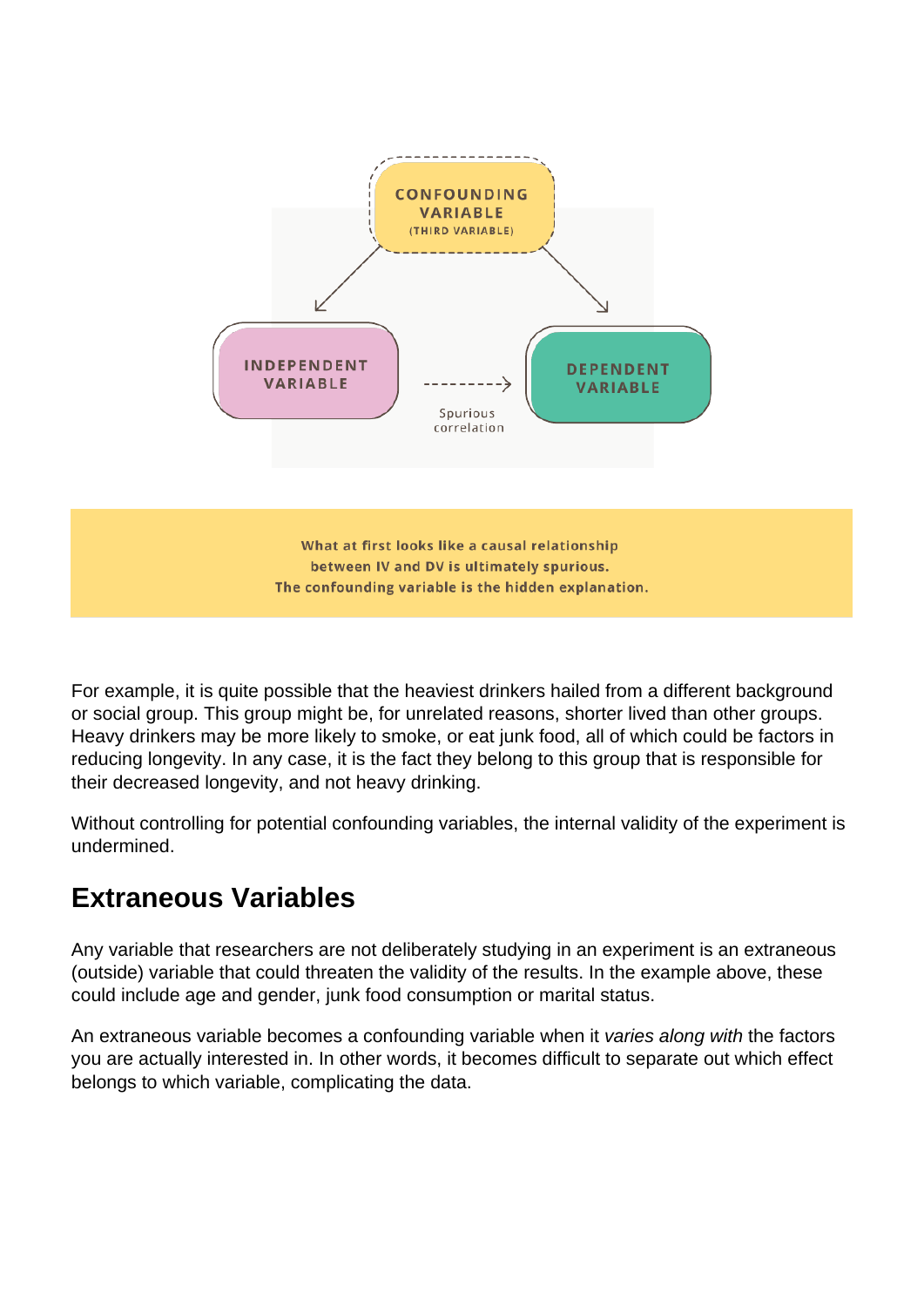To return to the example, age might be an extraneous variable. The researchers could control for age by making sure that everyone in the experiment is the same age. If they didn't, age would become a confounding variable.

Any time there is another variable in an experiment that offers an alternative explanation for the outcome, it has the potential to become a confounding variable. Researchers must therefore control for these as much as possible.

# Minimizing the Effects of Confounding Variables

In many fields of science, it is difficult to remove entirely all of the confounding variables, well- especially outside the controlled conditions of a lab. A

planned [experimental design](https://app.assistertselvhjelp.no/true-experimental-design) [17], and constant checks, will filter out the worst confounding variables.

For example, randomizing groups, utilizing strict controls, and sound [operationalization](https://app.assistertselvhjelp.no/operationalization) [18] practice all contribute to eliminating potential third variables.

After research, when the results are discussed and assessed by a group of peers, this is the area that stimulates the most heated debate. When you read stories of different foods increasing your risk of cancer, or hear claims about the next super-food, assess these findings carefully.

Many media outlets jump on sensational results, but never pay any regard to the possibility of confounding variables.

Mini-quiz:

Imagine that a research project attempts to study the effect of a popular herbal antidepressant. They sample participants from an online alternative medicine group and ask them to take the remedy for a month. The participants complete a depression inventory before and after the month to measure whether they experience any improvement in their mood. The researchers do indeed find that the participants' moods are better after a month of treatment.

Can you identify any variables which may have confounded this result? The answer is at the bottom of the page.

## Correlation and Causation

The principle is closely related to the problem of [correlation and causation](https://app.assistertselvhjelp.no/correlation-and-causation) [8].

For example, a scientist performs statistical tests, sees a correlation and incorrectly announces that there is a [causal link](https://app.assistertselvhjelp.no/causal-reasoning) [19] between two variables.